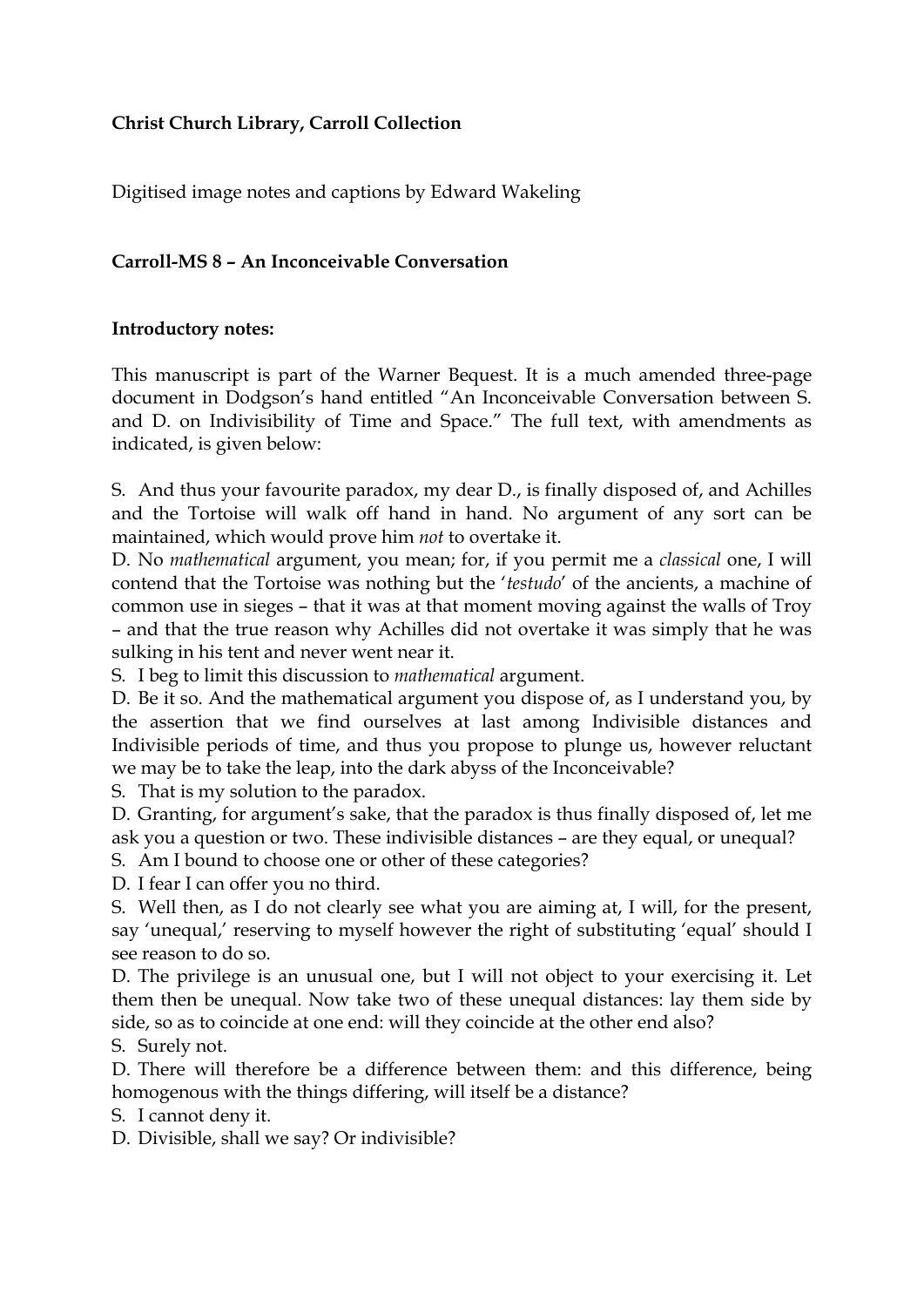S. (laughing) Indivisible, of course. You would not wish me to imagine a divisible distance less than an indivisible one?

D. You shall please yourself in that matter. Let me now add together these two lesser indivisible distances. Will their sum total be divisible or indivisible, think you? S. (after a pause) It occurs to me that I would rather take the other horn of your dilemma, and say that these indivisible distances are all equal.

D. With all my heart. They shall now be all equal. And we will suppose that Achilles has just passed over one of these indivisible distances. What time would you say that he occupied in doing so?

S. An indivisible time, clearly.

D. But the Tortoise had previously passed over the same indivisible distance: how long do you suppose *he* took to do it?

S. As he travelled at only half the pace of Achilles, it is evident that he required *two* of our indivisible periods of time.

D. No doubt. But now tell me – at the end of the *first* of these indivisible periods of time, *where had the Tortoise got to*?

S. I will trouble you to pass the wine. I think I should like another half-glass of sherry.

Nov. 22, 1874.

Carroll-mss\_0062-ms8\_01\_r

The first page of the document in Dodgson's hand. The use of the Latin word "testudo" is a pun meaning both a "tortoise" and a "protective manoeuvre of soldiers" in battle.

Carroll-mss\_0063-ms8\_01\_v

The verso is blank

Carroll-mss\_0064-ms8\_02\_r

The second page of Dodgson's manuscript.

Carroll-mss\_0065-ms8\_02\_v

The verso is blank

Carroll-mss\_0066-ms8\_03\_r

The third page of Dodgson's manuscript.